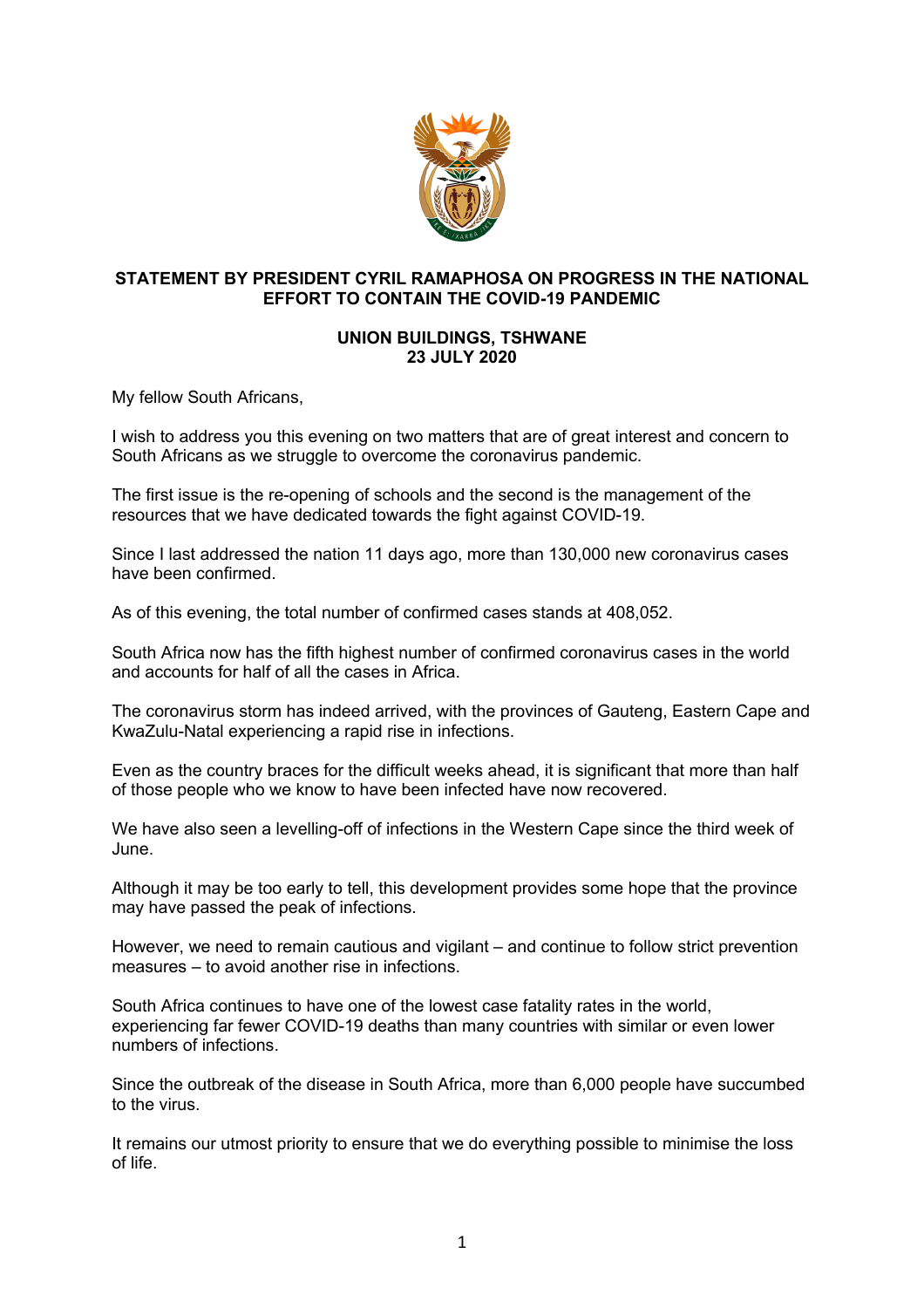We must do this, firstly, by taking practical steps to prevent the spread of the virus, and, secondly, by ensuring that we implement correct clinical guidelines and have the health infrastructure capacity to care for all those people who need treatment.

Since the beginning of May, we have been undertaking a gradual easing of lockdown restrictions.

Most economic activity has returned, some restrictions on movement have been lifted and schools and other educational institutions have resumed classes in a phased manner.

In approaching the opening of schools, we have always said that the health and well-being of learners and educators is critical.

We have also said that it is vital that the development and progress of learners is not impeded.

A major and lasting disruption to learning would have a devastating impact on the prospects of an entire generation of young people.

It was in balancing these imperatives that we adopted a cautious and phased return to schooling, beginning on 8 June with the return to school of learners in grades 7 and 12.

On 6 July, learners from grades R, 6 and 11 returned to school.

Now, with the number of infections rising in several parts of the country, there have been calls for schools to be closed again.

Over the last few days, the Department of Basic Education has met with more than 60 organisations representing parents, school governing bodies, principals, educators, independent schools and civil society organisations.

It has also consulted with the Council of Education Ministers, representing the provincial education departments.

These consultations provided important insights into the experiences of the different stakeholders in education, and produced a broad range of divergent views.

It is necessary to report that it was difficult to find consensus on the best approach, just as there are differing views among both international and local experts on the circumstances under which schools should be re-opened.

What everyone does agree on, however, is that the health, academic and social development of learners must remain our foremost concerns.

This is consistent with the advice of the World Health Organization, which argues for a balanced consideration of the educational needs of the child and trends in the development of the disease.

Officials from the WHO have also said that the best and safest way to reopen schools is in the context of low community transmission.

Taking into account the views of the various stakeholders and expert bodies, Cabinet has decided that all public schools should take a break for the next four weeks.

This means that schools will be closed from 27 July and will re-open on 24 August.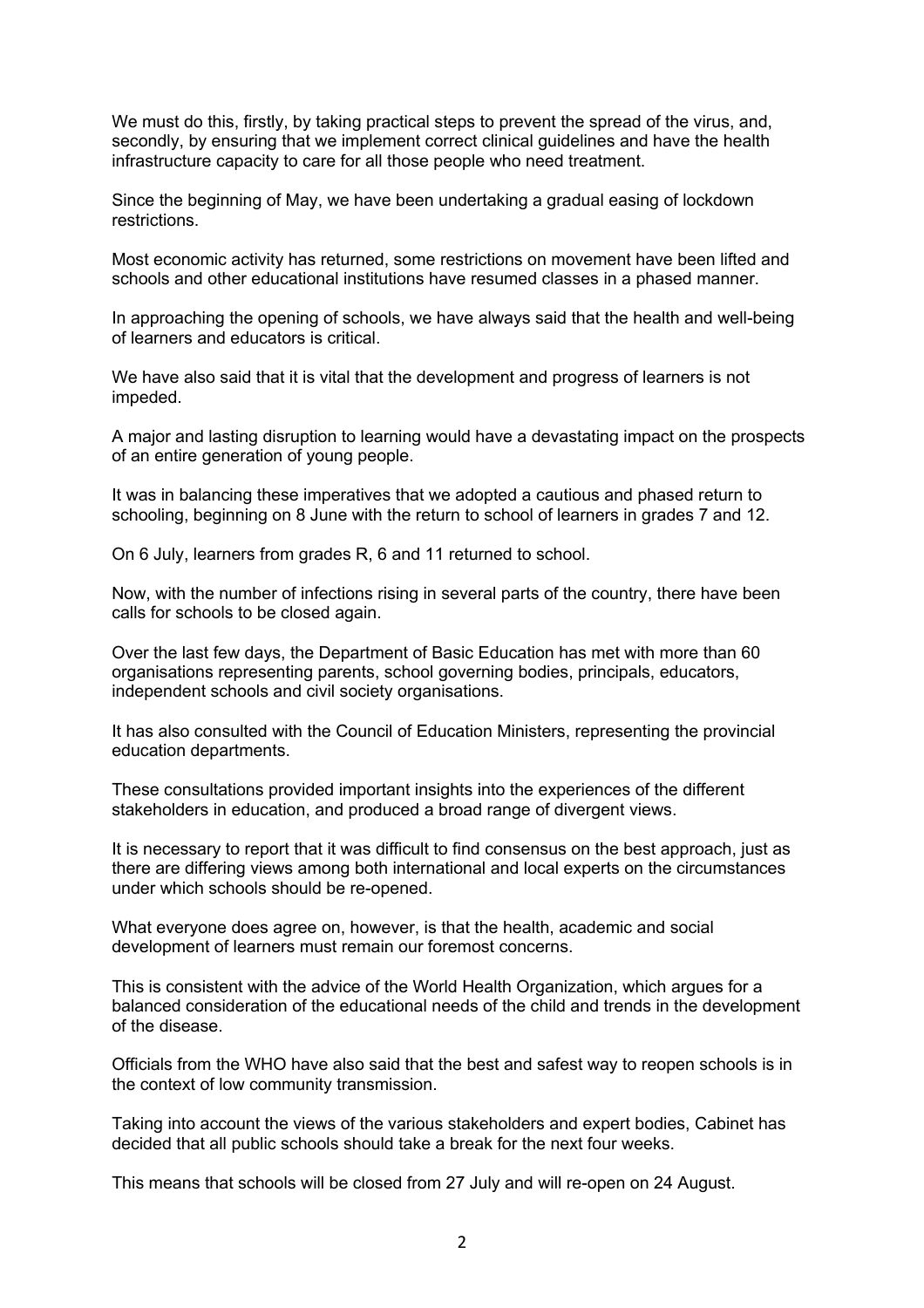There are, however, some exceptions.

Grade 12 learners and teachers will only take a one-week break, returning to school on 3 August.

Grade 7 learners will take a two-week break, returning to school on 10 August.

Specific arrangements will be made for different categories of special schools.

As a result of the disruptions caused by the pandemic, the current academic year will be extended beyond the end of 2020.

The Minister of Basic Education will provide details on the management of the remainder of the school year.

We have taken a deliberately cautious approach to keep schools closed during a period when the country is expected to experience its greatest increase in infections.

Throughout this period, the National School Nutrition Programme will continue to operate so that all learners or their parents can collect food directly from schools.

I am aware that this arrangement will disappoint many learners who want to be back at school and may cause inconvenience and difficulty for many families who need to make alternative childcare arrangements.

We ask you to do this because we believe it is important to ensure that schools do not become sites of transmission at a time when infections are rising fast.

I want to thank all of our teachers and other staff at schools across the country who have been on the frontline during this pandemic under conditions of great difficulty.

My fellow South Africans,

The coronavirus pandemic continues to cause our economy great damage, threatening the viability of many businesses, leading to job losses and badly affecting the income of those that can least afford it.

That is why in April, we announced a historic R500 billion social relief and economic support package to direct resources towards our coronavirus response and assist businesses, workers and households.

The resources for this package come from the reprioritisation of funds within the budget and through the mobilisation of loans from funders.

These funders include multilateral development banks, who have heeded the call to support their member countries during this crisis.

We have received approvals for funding from the African Development Bank and the New Development Bank and are in discussion with the International Monetary Fund.

The R500 billion package that we announced has several parts and focuses on giving the greatest assistance to those in greatest need.

Firstly, it redirects resources to fund the health response to coronavirus.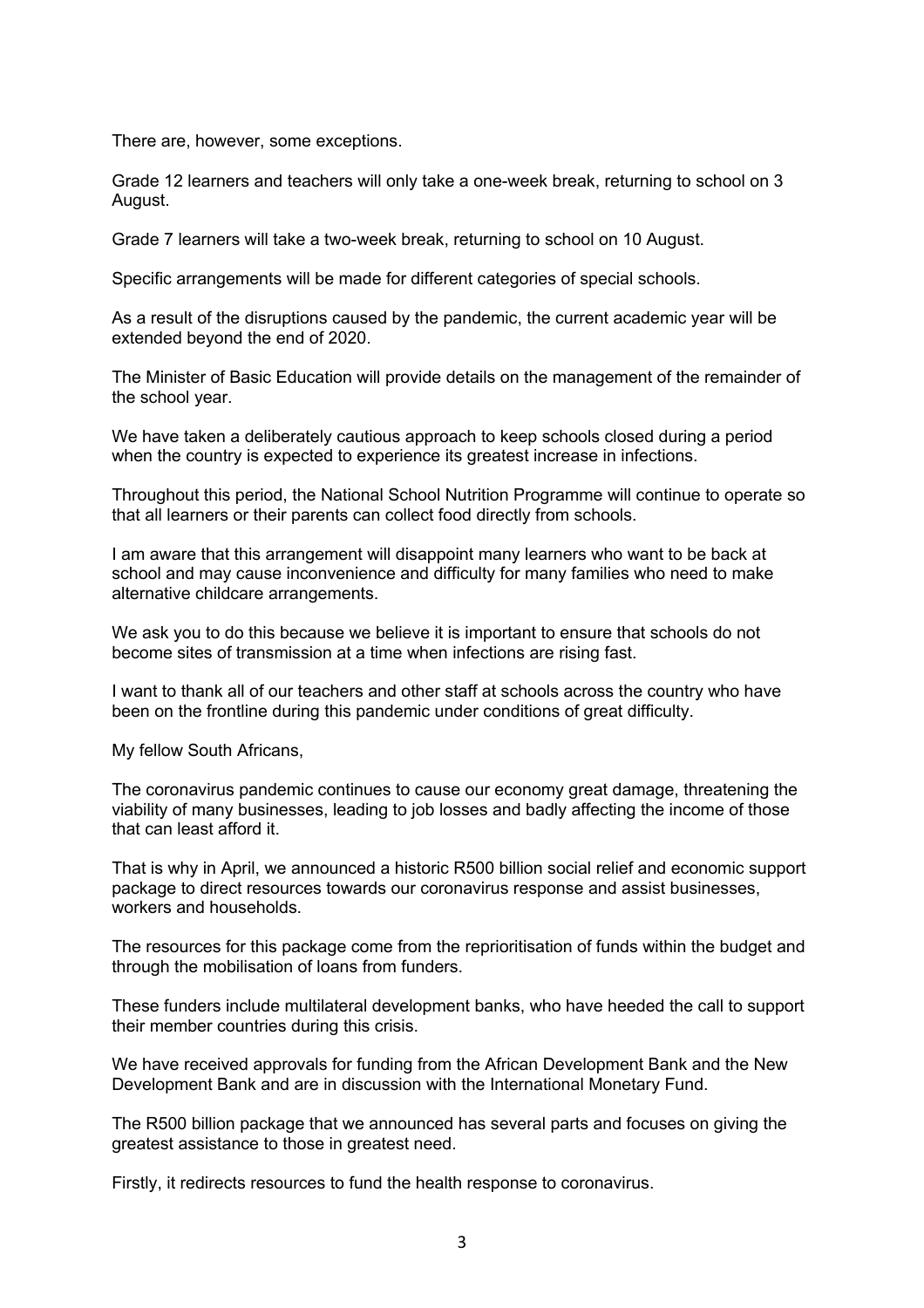This includes additional expenditure on personal protective equipment, community screening, increased testing capacity, additional beds in field hospitals, ventilators, medicine and staffing.

Secondly, it provides direct support to households and individuals for the relief of hunger and social distress.

By the end of this month, an additional R15 billion will have been paid out to social grant recipients.

Over 4.4 million people have now received the special COVID-19 grant, which assists those who are unemployed and do not receive other forms of support.

So far, an amount of R2.2 billion has been paid out to these recipients.

There were delays in paying this amount but future payments will be made more quickly now that the necessary systems are in place.

As we announced, this grant will continue to be paid over the full six-month period.

This special COVID 19 assistance has provided essential support to the most vulnerable people in our country.

Thirdly, the package provides assistance to companies in distress and seeks to protect jobs by supporting workers' wages.

For the months of April, May and June, the UIF's special COVID-19 benefit has paid out R34 billion, helping over seven-and-a-half million workers and preventing retrenchments in a number of companies.

This scheme has now been extended by another 6 weeks to 15 August 2020.

We continue to provide assistance – in the form of loans, grants and debt restructuring – to small businesses, spaza shop owners and other informal businesses.

Special assistance has also been provided to businesses in the tourism, sports and creative industries.

To date, a total of R1.5 billion in support has been provided to all these businesses.

In partnership with the banks, through the R200 billion loan guarantee scheme, financial support has been provided to more than 8,600 small and medium-sized companies to the value of R12 billion.

The rules of the scheme have been adjusted to expand the eligibility criteria and increase uptake, making it easier for businesses to access finance during this period.

I am confident that we will be seeing more companies making use of this facility going forward.

Over R70 billion in tax relief has also been provided to companies.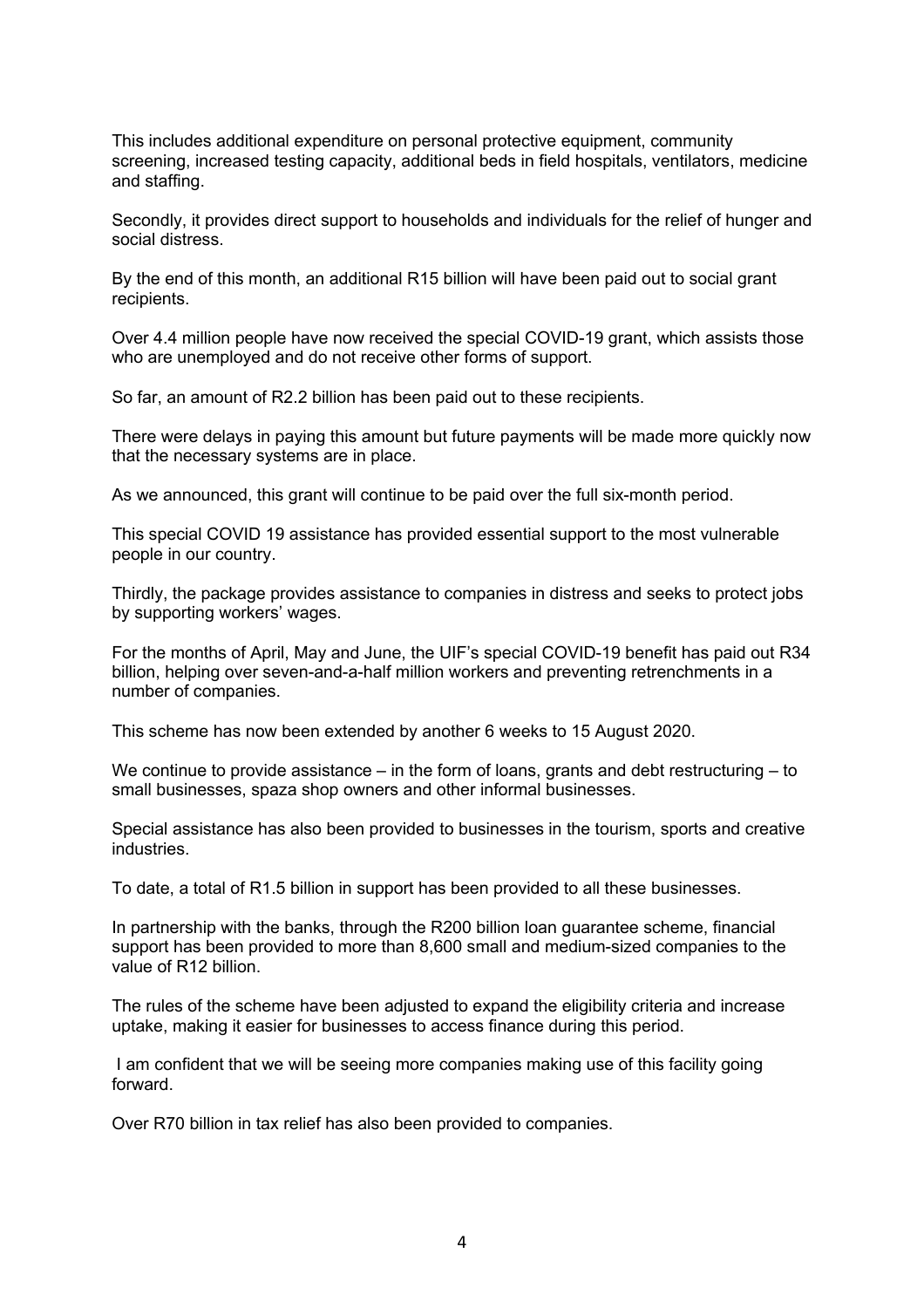I mention all these figures because they clearly illustrate that the various parts of the social and economic relief package are being implemented and that the much-needed support is reaching its recipients.

This is making a real difference in the lives of millions of people and is providing vital support to thousands of companies in these very difficult times.

But what concerns me, and what concerns all South Africans, are those instances where funds are stolen, where they are misused, where goods are overpriced, where food parcels are diverted from needy households – where there is corruption and mismanagement of public funds.

Increasingly, we are hearing allegations about fraudulent UIF claims, overpricing of goods and services, violation of emergency procurement regulations, collusion between officials and service providers, abuse of food parcel distribution and the creation of fake non-profit organisations to access relief funding.

From the outset of our response to the pandemic, we have been quite clear that there should be no scope for corruption in the use of these resources.

More so than at any other time, corruption puts lives at risk.

We therefore put in place several preventative measures.

National Treasury issued regulations to ensure that emergency procurement of supplies and services meet the constitutional requirements of fairness, transparency, competitiveness and cost effectiveness.

Regulations were put in place to prohibit unjustified price hikes and ensure the availability of essential goods.

Since the declaration of the national state of disaster, the Competition Commission has investigated over 800 complaints of excessive pricing.

It has so far prosecuted or reached settlements with 28 companies, imposing penalties and fines of over R16 million.

The Auditor-General has also adopted special measures to safeguard funds committed to the fight against COVID-19. Special audits have been undertaken to detect and prevent misuse of these funds and to identify risks in the system.

In addition to all these measures we have established a collaborative and coordinating centre to strengthen the collective efforts among law enforcement agencies so as to prevent, detect, investigate and prosecute COVID-related corruption.

This centre brings together nine state institutions.

These are the Financial Intelligence Centre, the Independent Police Investigative Directorate, the National Prosecuting Authority, the Hawks, Crime Intelligence and the SAPS Detective Service, the South African Revenue Service, the Special Investigating Unit and the State Security Agency.

With an operational hub at the FIC, this centre is investigating allegations of corruption in areas such as the distribution of food parcels, social relief grants, the procurement of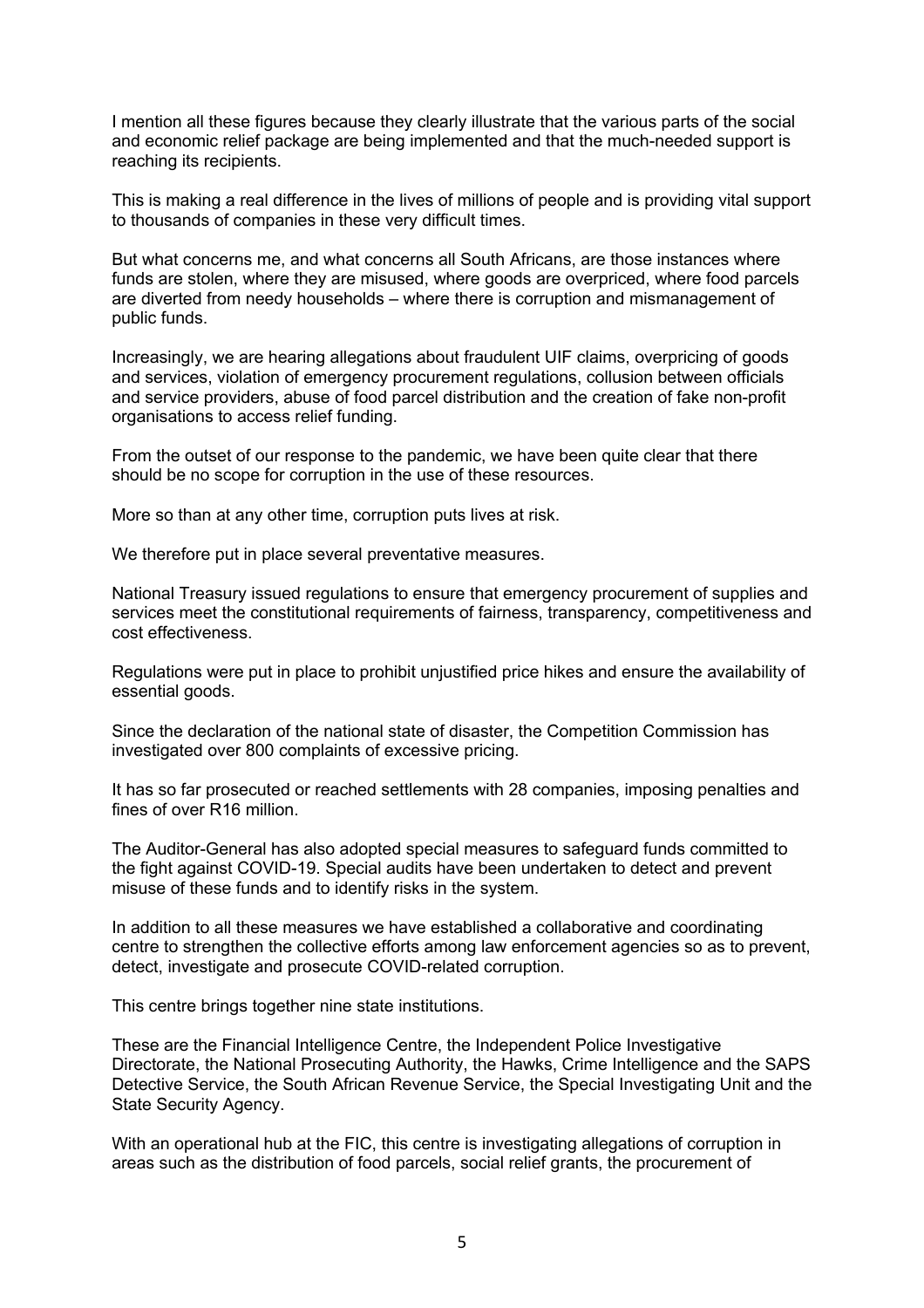personal protective equipment and other medical supplies, and UIF special COVID-19 scheme.

At least 36 cases are currently at various stages of investigation and prosecution.

We are determined that every instance of alleged corruption must be thoroughly investigated, that those responsible for wrongdoing should be prosecuted and that all monies stolen or overpriced are recovered.

In order to speed up and strengthen the process of dealing with corruption, I have today signed a proclamation authorising the Special Investigating Unit – the SIU – to investigate any unlawful or improper conduct in the procurement of any goods, works and services during or related to the national state of disaster in any state institution.

This empowers the SIU to probe any allegations relating to the misuse of COVID-19 funds across all spheres of the state.

If the SIU finds evidence that a criminal offence has been committed, it is obliged to refer such evidence to the prosecuting authority.

It is also empowered to institute civil proceedings for the recovery of any damages or losses incurred by the state.

To ensure that action is taken speedily, I will be getting interim reports on investigations every 6 weeks.

The fight against the coronavirus pandemic is stretching our capabilities and resources to their limit.

We are therefore determined that there should be no theft, no wastage and no mismanagement of public funds.

The consequences for those who break the law or bypass regulations will be severe.

The people of South Africa require nothing less than full accountability from those who have been elected and appointed to serve them.

We commend those provincial governments and municipalities that have already started taking disciplinary action against officials accused of improper conduct and, where appropriate, have reported them to the law enforcement agencies.

All the funds that we have committed must reach their intended recipients and must be put to their proper use.

We will take steps to recover all funds that have been stolen or where goods have been overpriced.

The success of our fight against corruption depends on the involvement of all citizens and all parts of society.

We will work with various leaders and social formations to strengthen our efforts to safeguard the precious resources that we need to overcome the disease and to protect our people from its damaging effects.